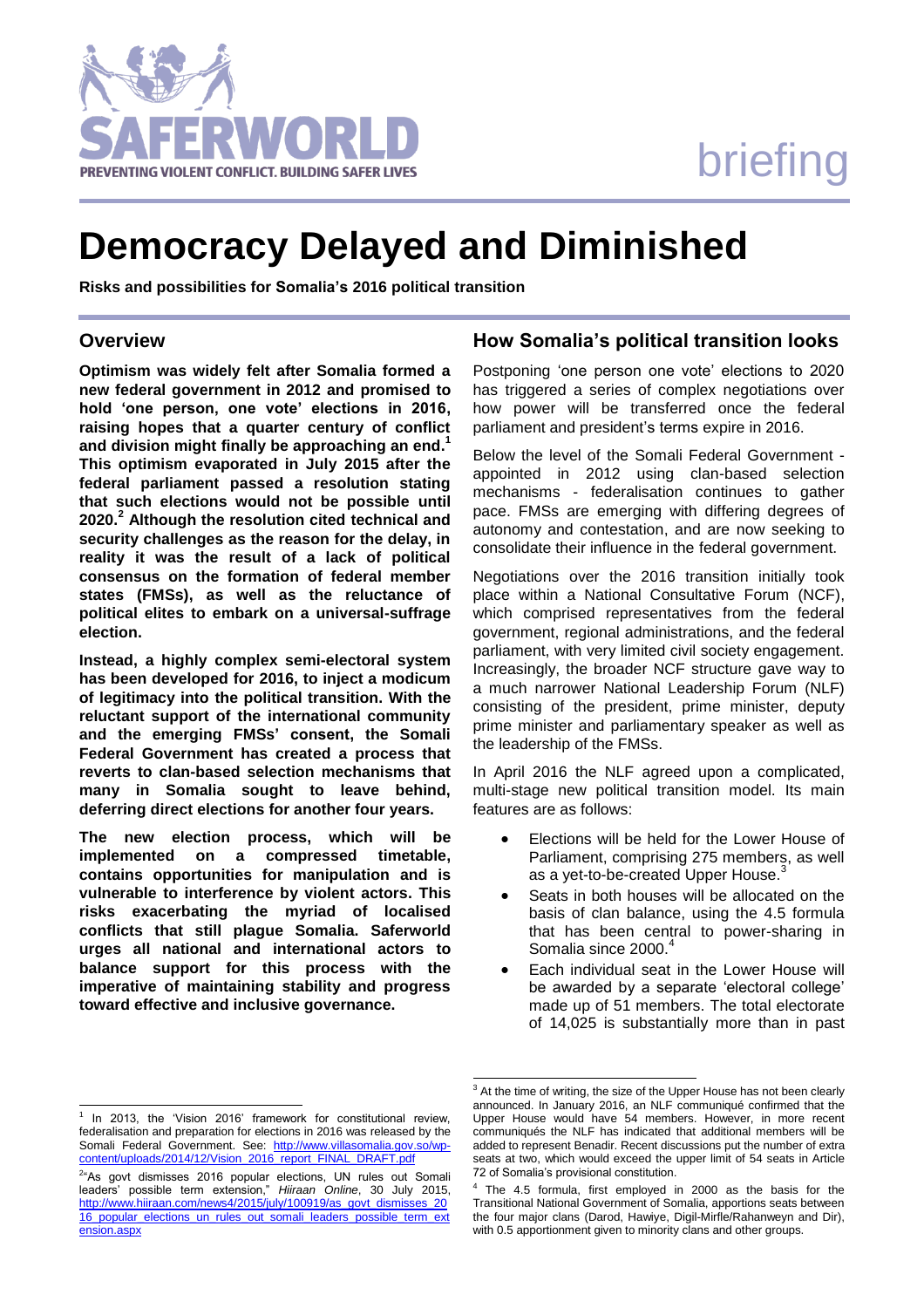processes, but still only extends to a tiny fraction of Somalia's population.<sup>5</sup>

- These electors, or 'delegates,' will be appointed by 12 September 2016 $^6$  by a group of 135 traditional elders, largely the same ones who took part in the 2012 process, with the approval of the NLF.
- The Lower House delegates are meant to be representative of clan diversity within each constituency, and will include civil society, youth and women. The NLF has committed that each electoral college will have at least 30% female representation, mirroring the quota to be applied in parliament. Beyond this, there are no publicly-declared criteria for electoral college delegates.
- Once delegates have been selected there will be a ten-day campaign period and the Lower House election will take place between 24 September and 10 October 2016, with a final list of elected MPs to be announced on 20 October 2016.
- The new MPs will elect a speaker on 25 October 2016.
- Upper House members will be selected by the FMS assemblies by 25 September 2016. Candidates will be chosen by the executives of each FMS and seats will be allocated to ensure clan balance within the Upper House, again using the 4.5 model.
- The two houses will jointly elect the new president on 30 October 2016.
- The next round of elections will be held in 2020 on a 'one person, one vote' basis.

A Federal Electoral Implementing Team (FEIT) will oversee the 2016 process.<sup>7</sup> This body is made up of a mixture of technical experts and appointees from the federal government and FMSs. The FEIT will build the capacity of similar structures at the FMS level, known as the State Electoral Implementing Teams (SEITs) and voting by the electoral colleges will be held in state capitals. SEITs will be made up of appointees from the federal government and the FMSs.

#### **Implications and risks of the 2016 political transition model**

The 2016 model makes a few clear improvements on past election processes: the number of electors has

grown significantly and balloting will be held in secret, for instance. However, the process still adheres to clan balance as the basis for representation, so the outcome in terms of power-sharing will be somewhat predictable. Though this could serve to mitigate uncertainty and concerns that popular elections will create entirely new power dynamics, the process still faces numerous challenges with potentially destabilising impacts. Given the control over resources that political positions afford, any political impasse caused by a flawed transition process could lead to violent conflict among clans and other groups affiliated with political aspirants at worst, and poor governance and commutation of tasks by parliament and federal ministries at best.

#### **Risks to the legitimacy of the process**

The 2016 process in its current form was neither approved by legislation nor mandated by the Constitution, which was drawn up on the assumption that Somalia would hold 'one person, one vote' elections by 2016. The process itself had to be pushed through by presidential decree, a move widely questioned. This was necessitated by parliament's failure to fulfil its constitutional duty and pass the necessary legislative framework in time.<sup>8</sup> The decree amplified concerns that too much decision-making has taken place within the National Leadership Forum, which is not a constitutionally-mandated structure. Requiring the FEIT to develop all the necessary electoral procedures and regulations has also impaired parliamentary oversight of the process.

It would be preferable to amend the constitution to authorise the new semi-electoral process. But this is not feasible given that the constitutional review process has been pushed back until after the political transition, and parliament is now in its summer recess. The issuance of presidential decrees that supersede parliament has been essential to keeping the 2016 process on track. Nonetheless, this is not an ideal approach in a context where the legitimacy of presidential power is widely contested.

The government has reiterated on several occasions that its current term will not be extended, and that the political transition will stick to the proposed timetable. However, amendments in June 2016 to the provisional constitution opened the possibility that parliament could continue working after its term concludes.<sup>9</sup> This could de-incentivise progress,

 $\overline{a}$ 

201[6.http://www.voanews.com/content/somali-elections-on-track-for](http://www.voanews.com/content/somali-elections-on-track-for-august-despite-opposition/3341767.html)[august-despite-opposition/3341767.html;](http://www.voanews.com/content/somali-elections-on-track-for-august-despite-opposition/3341767.html) Uluso, Mohamed M., "Somalia: Commentary on Presidential Decree Legalizing 2016 Election," *Hiiraan Online*, 29 May 2016, [http://www.hiiraan.com/op4/2016/may/105652/somalia\\_commentary\\_on](http://www.hiiraan.com/op4/2016/may/105652/somalia_commentary_on_presidential_decree_legalizing_2016_election.aspx)

 5 This is compared to a total population that may be as large as 11 million. In 2012, suffrage was limited to an electoral college of 135 elders responsible for appointing all 275 parliamentarians amid widespread suspicions of financial manipulation.

 $6$  All dates in this section reflect the best information Saferworld has at the time of writing, based on communication with involved members of the international community. Recent NLF communiqués have contained contradictory information on dates, and no definitive schedule is yet publicly available.

 $7$  This body is sometimes referred to as the Federal Indirect Electoral Implementing Team (FIEIT), Likewise, the later-mentioned State Electoral Implementing Teams (SEITs) are sometimes referred to as State Indirect Electoral Implementing Teams (SIEITs). In this briefing, we will refer to them as the FEIT and the SEITs.

<sup>8&</sup>lt;br><sup>8</sup> Osman, Abdulaziz, "Somali Elections on Track for August, Despite Opposition," *Voice of* America, 23 May

[\\_presidential\\_decree\\_legalizing\\_2016\\_election.aspx](http://www.hiiraan.com/op4/2016/may/105652/somalia_commentary_on_presidential_decree_legalizing_2016_election.aspx)

<sup>&</sup>lt;sup>9</sup> One of the amendments removed a provision requiring that a referendum on a new constitution be held prior to the 2016 elections, or else Somalia would revert to a pre-2012 constitution. Another amendment to Article 60, changed the term of the parliament from ending after four years to ending once the new parliament is sworn in.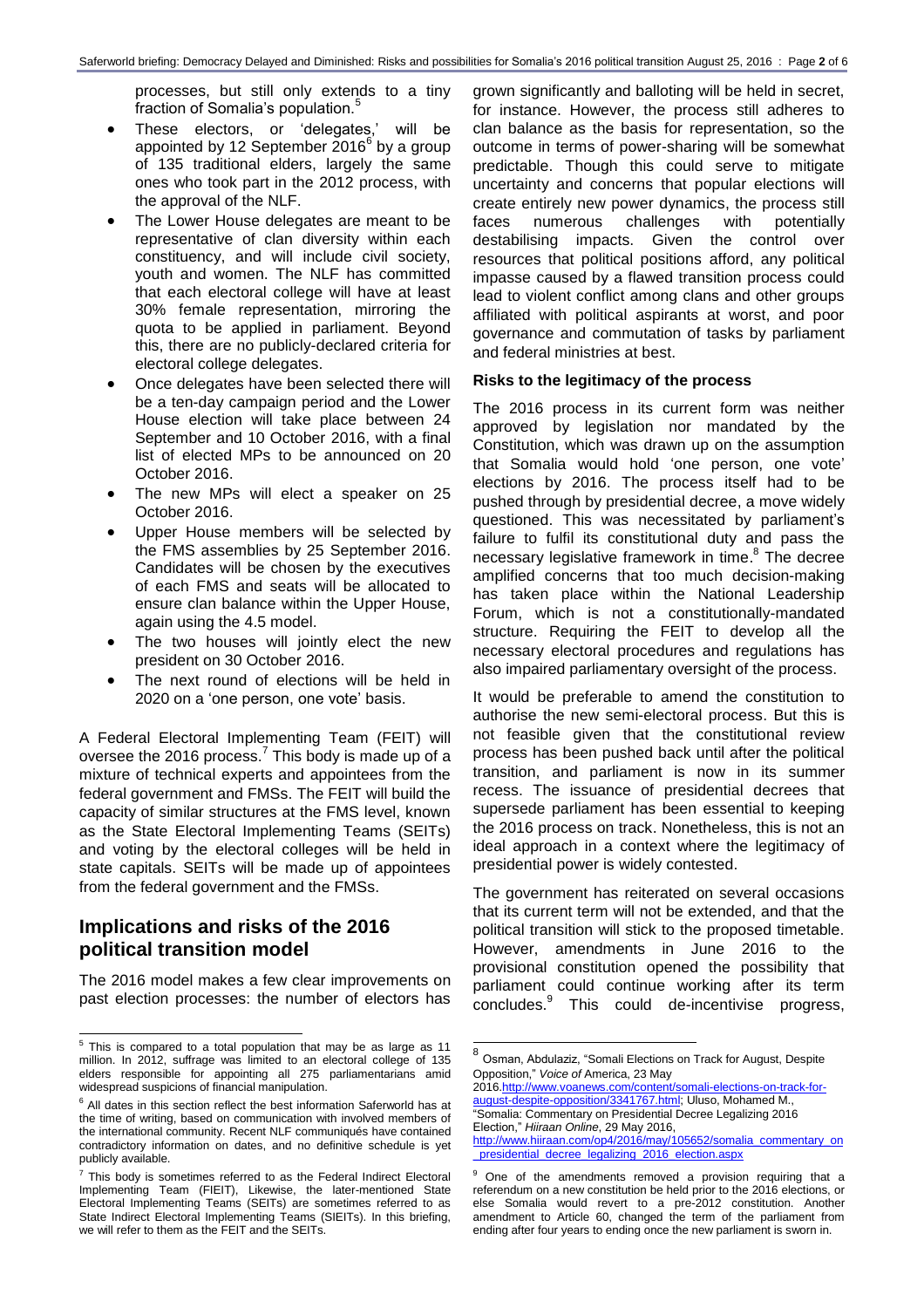raising concerns that elections may not happen at all, since both MPs and the president can argue that they have the legal basis to remain in power beyond September 2016. $10$  It is hoped that pressure from the international community as well as the conflict risks of further delaying elections may mitigate these concerns.

Another potential point of dispute is the National Independent Electoral Commission (NIEC). Though this is the constitutionally-mandated body for overseeing popular elections, it has been side-lined in favour of the new electoral implementation teams (FEIT and SEITs). FMSs contested the NIEC from the moment of its creation in May 2015, arguing that it only possesses the mandate to oversee a direct election, not a clan-based selection process.<sup>11</sup> The FEIT and SEITs have allowed the NLF to maintain much closer control of the process than the Independent Commission would have accepted, which could open them to accusations of partisanship. This was evident in the NLF's initial attempt to appoint as FEIT members five members of parliament who were due to contest the election. After significant pressure from the international community and civil society, the government declared that the FEIT would be depoliticised and that no candidates for election would take up positions.

#### **Risk of corruption and manipulative practices**

The 2012 process was widely regarded to be corrupt, with candidates using both public and private funds to obtain votes and bribe elders and MPs. The process was characterised by attempts to manipulate the traditional elder registration process (which, although reviewed, will be used again this year) as well as harassment and threats to the Technical Selection Committee and political candidates.<sup>12</sup>

There has been no regulation of the 2016 campaign process yet and during the official campaign period, political candidates are likely to enjoy great latitude in 'courting' electoral colleges. This is compounded by the limited resources available for oversight (though independent observation teams and candidate agents are to be accredited by the government), the lack of clarity on how electors will be chosen, and the legitimacy issues facing the FEIT and SEITs. All of these factors could lead to controversy over the legitimacy of those elected and widen the gap between the political class and the population.

The NLF has confirmed that an Independent Election Dispute Resolution Mechanism (IEDRM) will be formed with a mandate to resolve disputes that arise through the electoral process. At the time of writing,

 $12$  Monitoring Group Report (2012) – p.145-149

the IEDRM had been expanded from 11 members to 21, although the names and chairs have yet to be declared. It will likely be difficult to challenge the process effectively or its results, given the limited impartial bodies for dispute resolution, the absence of a constitutional court, the limited functionality of the supreme court and disagreements over the latter's political mandate.

#### **Disputes and within Federal Member States**

The 2016 process gives considerable power to FMSs: it enables them to appoint the majority of members to SEITs, decide upon the members of the Upper House and sign off on the final lists of MPs. As such, the process is predicated on the existence of established FMSs. However, the state formation process is far from complete and some emerging states remain locked in internal and external disagreements. The autonomy and power granted to states in the electoral process, combined with the escalating political stakes, could exacerbate tensions and pose a significant risk of trading 'blood for ballots.'

For instance, there is still no functional interim administration in Hiraan and Middle Shabelle, and as a result this emerging state has never been represented in the NLF. Its state formation process has been marred by disputes over the numbers of MPs allocated among clans and sub-clans, the clan affiliation of its president and the location of its state capital. Though the NLF has committed to finalise state formation for Hiraan and Middle Shabelle before the elections, the short timeframe and high pressure may force a consolidation of power by particular groups at the expense of others. This could lay the foundation for an intense and possibly violent confrontation over political control.

There is also an unresolved dispute over whether the national capital, Mogadishu, should become a federal entity in its own right (which would favour the Hawiye clan) or a separate political unit in which all clans could seek political representation. A committee was appointed in late June 2016 to advise on the status of Mogadishu and the Benadir region, but no conclusion has been reached. A SEIT has been established for Benadir for the 2016 electoral process, but only to select MPs from minority clans that do not reside in large numbers outside of Mogadishu.

Even in contexts where FMSs are well established (as interim entities or otherwise) these political arrangements have been contested. Clan tensions over the distribution of power within FMS governments are often contained by fragile political balancing acts, such as those between the Ogaden and Marehan sub-clans of the Darod in Jubaland and between the Darod and Digil Mirfle in the Interim South West Administration. Tensions among these sub-clans could exacerbate disputes over the winners of certain seats.

In the case of the Galmudug interim administration, its existence has been contested by Puntland, which led

l <sup>10</sup> Maruf, Harun, "Somalia Moves to Shore Up Government Ahead of National Elections," *Voice of America*, 16 June 2016, [http://www.voanews.com/content/somalia-moves-to-shore-up](http://www.voanews.com/content/somalia-moves-to-shore-up-government-ahead-of-national-elections/3378676.html)[government-ahead-of-national-elections/3378676.html](http://www.voanews.com/content/somalia-moves-to-shore-up-government-ahead-of-national-elections/3378676.html)

 $11$  Notably, some within the NIEC leadership have distanced themselves from the 2016 process, alluding to the potential reputational risks to NIEC of being associated with such a process.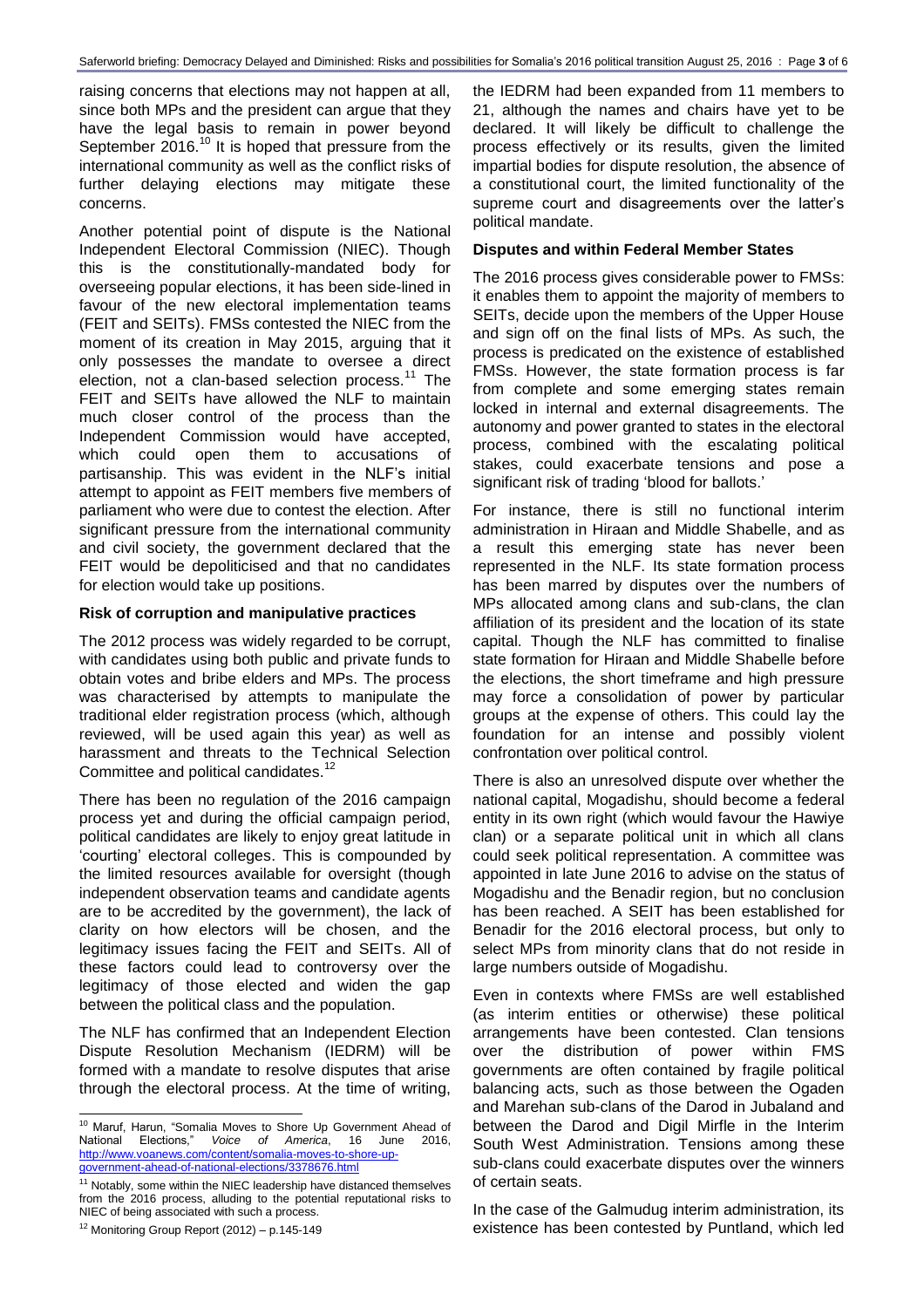to violent clashes within Galkayo in late 2015. This contestation revolved around the legitimacy of Galmudug, which consists of the region of Galgaduud and half of the Mudug region (the other half is part of Puntland). This has led to claims that the state's formation is not consistent with the provisional constitution, which stipulates that a FMS must be made up of two or more regions. It also re-opens fault lines in the fragile though broadly accepted division of Mudug in a 1993 peace agreement.<sup>13</sup> Galmudug also faces internal divisions and opposition to its existence from the Sufi militia group, Ahlu Sunna Waljama'a (ASWJ), which has political ambitions to form part of the Galmudug administration.<sup>14</sup> ASWJ have been strongly opposed to the National Consultative Forum and subsequent NLF because they were left out and the Interim Galumudug Administration with whom they were still in conflict was included.<sup>15</sup>

The decision to hold elections in FMSs that remain unformed or contested poses a considerable risk to local conflict dynamics. It could reinforce the political dominance of particular clans or groups in these areas if the distribution of power and resource sharing is still heavily disputed and political reconciliation remains a distant reality. This exacerbates a number of security risks, including the limited capacity of the Somali security sector (which is often split along clan lines), the widespread proliferation of weapons and the presence of clan militias. Groups that feel they can gain political resources through the process may resort to violence to do so. Particularly in areas like Galmudug, tensions over political accommodation have become violent in the recent past.

On a broader note, while balancing clan interests has been one imperative of the federalisation process, it has not been considered 'ethnic federalism' per se. Indeed, there have been many examples whereby minority clans within FMSs have been successfully integrated into emerging political structures. Pursuing the 4.5 model at the FMS level could reverse these gains and lead to a clan Balkanisation. Since not all clan groupings exist in equal numbers in each state, federal state capitals could be dominated by the majority clans that reside there. With the rapid arming of FMSs, this is not helpful.

Al Shabaab also poses a considerable security risk and is considered likely to make an attempt to

l <sup>13</sup>*Peacemaking at the Crossroads: Consolidation of the 1993 Mudug Peace Agreement*, (Garowe: Puntland Development Research Center, September 2006), <u>[http://www.jccp.gr.jp/\\_src/sc2330/2\\_PDRC20-](http://www.jccp.gr.jp/_src/sc2330/2_PDRC20-20Consolidation20of20Mudug20Peace20Agreement.pdf)</u> [20Consolidation20of20Mudug20Peace20Agreement.pdf](http://www.jccp.gr.jp/_src/sc2330/2_PDRC20-20Consolidation20of20Mudug20Peace20Agreement.pdf) and Yusuf, Zakaria and Abdul Khalif, "Galkayo and Somalia's Dangerous Faultlines," *International Crisis Group*, 10 December 2015, [http://blog.crisisgroup.org/africa/somalia/2015/12/10/galkayo-and](http://blog.crisisgroup.org/africa/somalia/2015/12/10/galkayo-and-somalias-dangerous-faultlines/)[somalias-dangerous-faultlines/](http://blog.crisisgroup.org/africa/somalia/2015/12/10/galkayo-and-somalias-dangerous-faultlines/)

violently disrupt the political transition,  $16$  use political disputes to recruit from marginalised and disaffected groups and increase Shabaab-controlled territory. AMISOM has begun working with the Somali Federal Government to secure the process,<sup>17</sup> but convening electoral colleges in the different FMSs presents considerable logistical and security challenges. Those connected to the process, as delegates or as officials, are subject to high security risks. Publishing the names of electoral college members has elevated the transparency of the process, but it also effectively identifies targets for possible attack by groups opposed to the process.

#### **Broader implications for statebuilding**

Beyond the immediate issues facing the 2016 process, the political transition has implications for the broader statebuilding agenda in Somalia. Reverting to a clan-based selection process was presented as part of a 'twin track' process with a renewed commitment to direct elections in 2020. However, the 2016 transition will further entrench the 4.5 formula as a means for clans to access political positions. In addition, recent events demonstrate that parliament can delay the democratisation process in order to revert to the 4.5 model, empowering it to do so again in the future. Given the corruption associated with the 2012 electoral process, the current transition risks further perpetuating a culture of patronage.

In addition, the current process does little to address the frayed relationship between Somalia and Somaliland. The 2016 process will have a specific election for Somaliland representatives, but it will be held in Mogadishu and its legitimacy will certainly not be recognised by the Somaliland government.

The last-minute determination of a model and a timeline for the 2016 political transition does not bode well for direct elections in 2020. While the Federal Government speaks boldly about its commitment to this process, there is little evidence from the past four years that it is sincere. The failure to hold direct elections in 2016 fits a broad pattern of broken promises and disappointments at the national level. The Federal Government has also made little tangible progress on the constitutional review and initially attempted to violently suppress the emergence of new FMSs.<sup>18</sup> Other disappointments include the failure to establish an effective security framework, create functional public financial management systems, or provide basic services to the population.

<sup>14</sup> "Despite opposition, Galmudug strikes deal with ASWJ," *Somali Review*, 29 August 2015, [http://somalireview.com/2015/08/somalia](http://somalireview.com/2015/08/somalia-despite-opposition-galmudug-strikes-deal-with-aswj/)[despite-opposition-galmudug-strikes-deal-with-aswj/](http://somalireview.com/2015/08/somalia-despite-opposition-galmudug-strikes-deal-with-aswj/)

<sup>&</sup>lt;sup>15</sup> ASWJ also represents a diversity of clans, and thus does not stand to gain in the same way from the 4.5 formula.

l <sup>16</sup> "Somalia: May 2016 Monthly Forecast," *Security Council Report*, 29 April 2016, [http://www.securitycouncilreport.org/monthly-forecast/2016-](http://www.securitycouncilreport.org/monthly-forecast/2016-05/somalia_23.php) [05/somalia\\_23.php](http://www.securitycouncilreport.org/monthly-forecast/2016-05/somalia_23.php)

<sup>17&</sup>quot;The National Leaders Forum in Somalia discusses the electoral process for August," Ethiopian Ministry of Foreign Affairs website, [http://www.mfa.gov.et/-/the-national-leaders-forum-in-somalia](http://www.mfa.gov.et/-/the-national-leaders-forum-in-somalia-discusses-the-electoral-process-for-august-)[discusses-the-electoral-process-for-august-](http://www.mfa.gov.et/-/the-national-leaders-forum-in-somalia-discusses-the-electoral-process-for-august-)

<sup>&</sup>lt;sup>18</sup> Forging Jubaland: Community perspectives on federalism, governance and reconciliation. Safeworld (2016)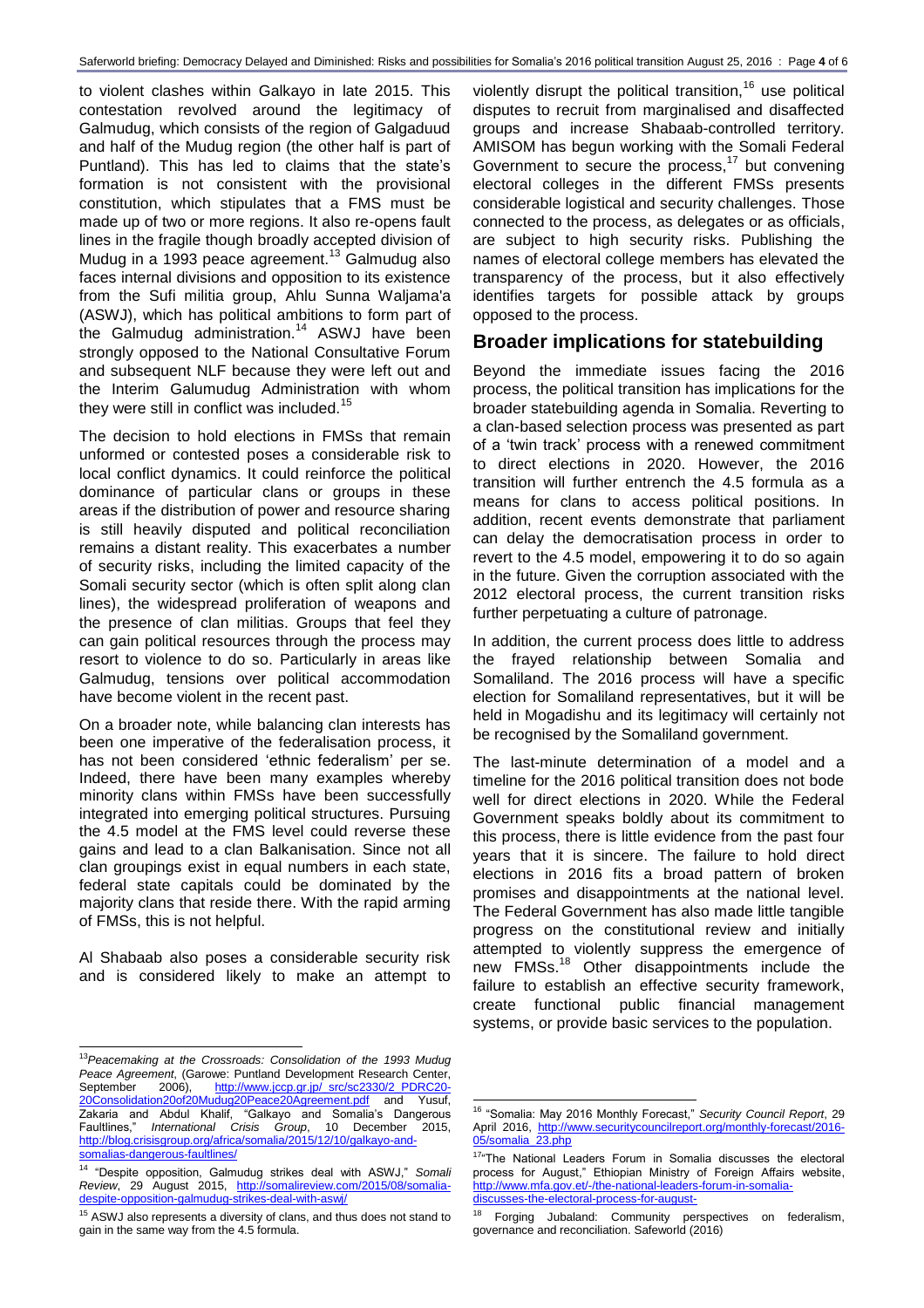### **Rethinking priorities**

As donors and international agencies realign their post-2016 programming, serious reflection is needed as to whether the top-down statebuilding processes they have supported since 2012 have yielded satisfactory results. The international community may consider whether a greater focus on supporting the consolidation of governance at the FMS level would elicit greater results and better advance the bottomup statebuilding that the Somali public craves.<sup>19</sup>

Supporting democratisation and governance at the FMS level offers a number of potential dividends. Firstly, it is likely to enhance the political viability and security of the still-nascent FMSs, address the security concerns of donor governments and create an environment of political reconciliation. Secondly, it provides opportunities for greater inter-FMS cooperation through the development of common governance and electoral frameworks. This reduces the likelihood of a fragmented election architecture whereby, for example, each state develops separate voter registration systems that cannot be used for federal elections. Thirdly, such an approach could build a culture of democratic norms at a sub-national level before national elections. Finally, promoting free, fair and non-violent political competition at the FMS level would reduce the sense that elections at the national level are 'winner take all', thus providing more space for national democratic politics to prevail.

#### **Conclusion and recommendations**

There are many challenges facing the 2016 process, and a number of milestones that must be met before it can take place. Failure to achieve these will open space for contestation of the results at the federal and state level. Ensuring that the Independent Electoral Dispute Resolution Mechanism (IEDRM) is mandated and formed, with the means to conduct its work, will be essential. Furthermore, the process requires a level of federalisation not yet materialised. Attempting to hold elections in disputed FMSs is risky given that Hiraan and Middle Shabelle and Galmudug are still contested, and the latter has experienced recent deadly conflict related to state formation.

To ensure that implementating the 2016 process does not exacerbate conflict dynamics, Saferworld offers the following recommendations.

#### **To the NLF and the FEIT/SEITs:**

The NLF should ensure that the FEIT and SEITs conduct their duties in a manner that avoids conflicts of interest so that they may be legitimate actors providing oversight of the process.

The FEIT should clarify rules for campaigning and gain the means to monitor the campaign period.

The FEIT should clarify procedures and regulations including candidate registration, voter registration and polling and counting.

The IEDRM must be mandated and appointed, the names of its members publicised, its terms of reference agreed and its mode and scope of dispute resolution clarified. The mechanism must be impartial and transparent, with legitimacy at both the federal and FMS levels.

The NLF should work with FMSs, AMISOM and international partners to assess of the logistical and security requirements for the election. This should include a thorough analysis of potential drivers of conflict during the electoral process.

#### **To Federal Member States**

FMSs must ensure that SEIT members conduct their roles in a fully independent and non-political manner. The SEITs also need to be supported financially throughout the process by the Somali Federal Government and its international partners.

FMSs should communicate among themselves on electoral processes to ensure that mechanisms are credible and as uniform as possible.

#### **To the international community**

The international community should be aware of the considerable institutional pressures affecting FEITs and SEITs. Efficient coordination with these teams, and the rapid release of funds to cover their operational costs, will be essential if they are to deliver their mandate effectively.

The international community should view the 2016 transition as one step in an incremental process of democratisation; progress toward this goal, however gradual, should be recognised and milestones and guidelines developed in a conflict sensitive manner that is aware of the risk of destabilisation at the national and FMS levels.

The international community should ensure that there are sufficient resources available for the process to take place. A basket fund with joint oversight would be the optimal means for this. Funding should include resources to enable state and non-state actors to mitigate conflicts and disputes arising during the electoral period.

#### **To civil society**

Civil society should be seen as an integral stakeholder in the 2016 process. It should play a key role in delivering civic engagement activities to better inform the population, and conduct an independent observation mission. In addition, civil society can assist the IEDRM by identifying emerging tensions and assisting in their resolution.

l

<sup>&</sup>lt;sup>19</sup> Forging Jubaland Op Cit